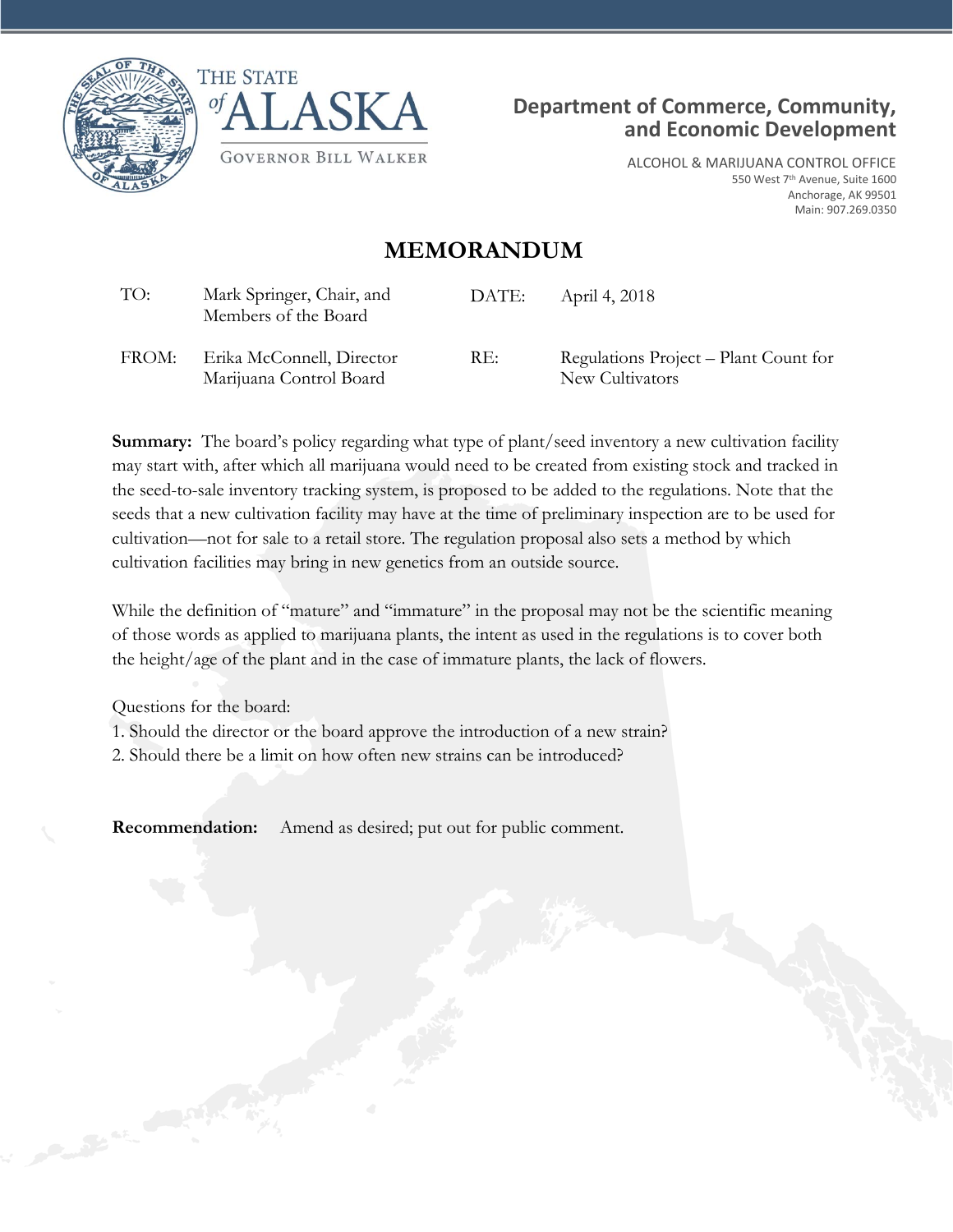(Words in **boldface and underlined** indicate language being added; words [CAPITALIZED AND BRACKETED] indicate language being deleted.)

3 AAC 306.405 is amended to read:

**3 AAC 306.405. Standard marijuana cultivation facility: privileges and prohibited acts**

(a) A licensed standard marijuana cultivation facility is authorized to

(1) propagate, cultivate, harvest, prepare, cure, package, store, and label

marijuana;

(2) sell marijuana only to a licensed retail marijuana store, to another licensed

marijuana cultivation facility, or to a licensed marijuana product manufacturing facility;

(3) provide samples to a licensed marijuana testing facility for testing;

(4) store inventory on the licensed premises; any stored inventory must be secured

in a restricted access area and accounted for in the marijuana cultivation facility's marijuana

inventory tracking system as required under 3 AAC 306.730;

(5) transport marijuana in compliance with 3 AAC 306.750;

(6) conduct in-house testing for the marijuana cultivation facility's own use;

(7) provide marijuana samples to a licensed retail marijuana store or marijuana

product manufacturing facility for the purpose of negotiating a sale**;**[.]

#### (**8) begin initial operations at the time of preliminary inspection with up to 12**

**mature, non-flowering plants, designated and used as mother plants; any number of immature plants; and any number of seeds for cultivation;**

**(9) introduce a new strain after written approval by the director on a form prescribed by the board, by:**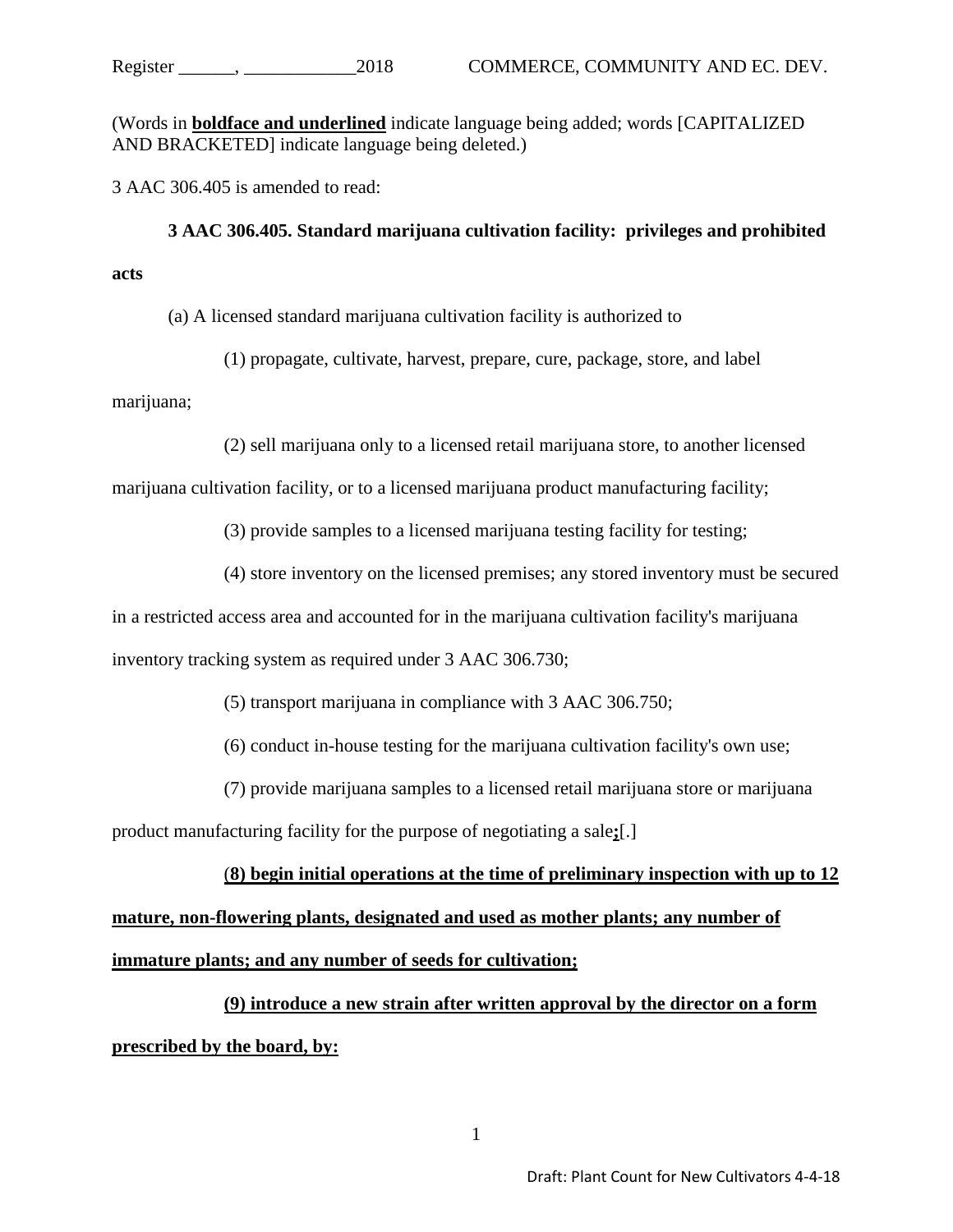## **(A) receiving not more than 6 clones or cuttings from a person 21 years of age or older, without compensation; or**

# **(B) receiving not more than 10 seeds from a person 21 years of age or older, without compensation.**

(b) A licensed standard marijuana cultivation facility may also apply for a marijuana product manufacturing facility license and a retail marijuana store license. A standard marijuana cultivation facility that obtains any other marijuana establishment license shall

(1) conduct any product manufacturing or retail marijuana store operation in a room completely separated from the marijuana cultivation facility by a secure door when colocated; and

(2) comply with each provision of this chapter that applies to any other type of marijuana establishment license that the standard marijuana cultivation facility licensee obtains.

(c) A licensed standard marijuana cultivation facility may not

(1) sell, distribute, or transfer marijuana or a marijuana product to a consumer, with or without compensation;

(2) allow any person, including a licensee, employee, or agent, to consume marijuana or a marijuana product on the licensed premises or within 20 feet of the exterior of any building or outdoor cultivation facility on the licensed premises;

(3) treat or otherwise adulterate marijuana with any organic or nonorganic chemical or other compound to alter the color, appearance, weight, or odor of the marijuana;

(4) except as permitted under a marijuana product manufacturing facility license, extract marijuana concentrate, using any process described in 3 AAC 306.555, at the licensed premises;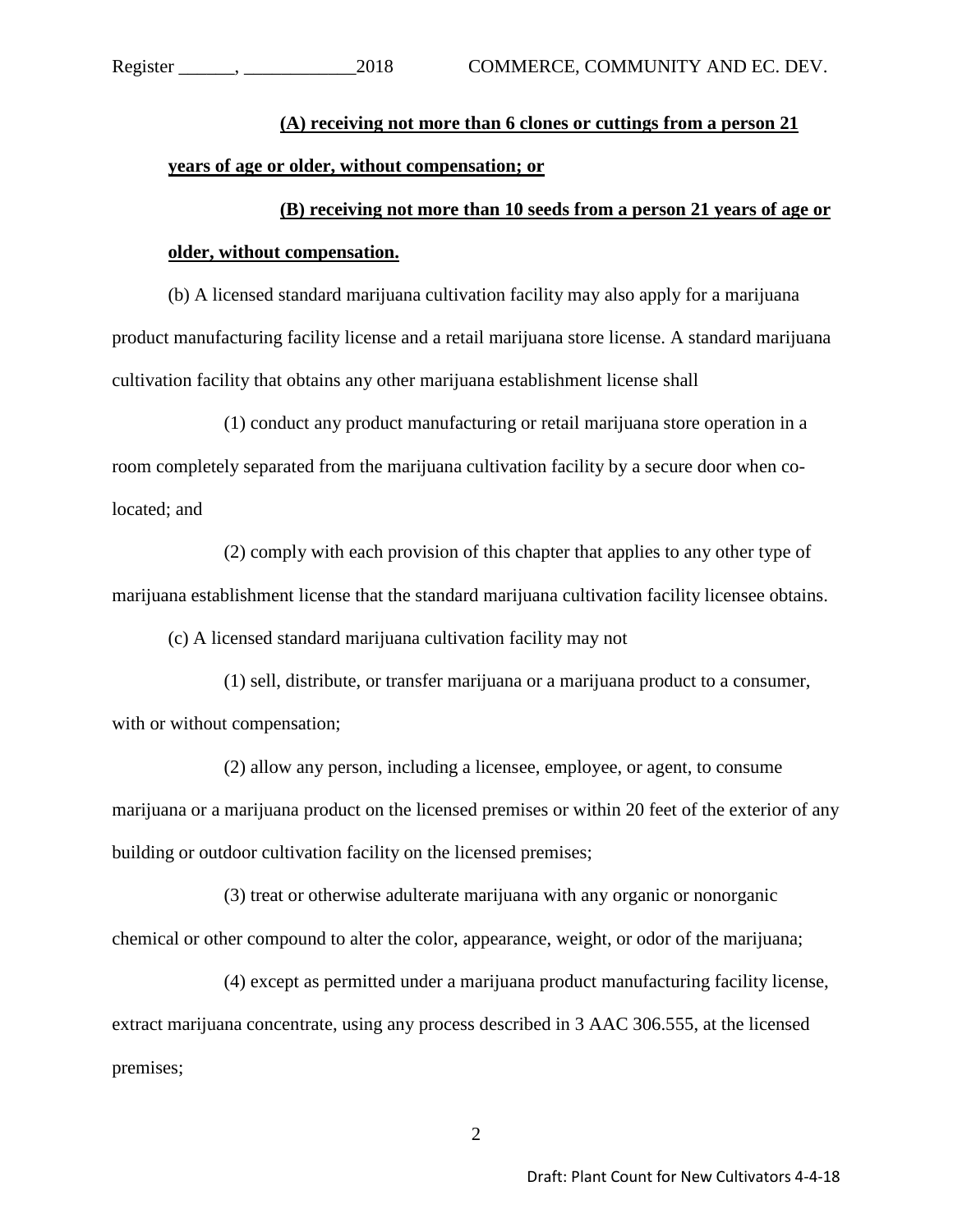(5) sell marijuana that is not packaged and labeled in compliance with 3 AAC 306.470 and 3 AAC 306.475;[.]

**(6) introduce marijuana or marijuana product, including plants and seeds, onto the licensed premises from any outside source after the initial preliminary inspection, except as acquired from another licensed cultivation facility and accounted for in the marijuana cultivation facility's marijuana inventory tracking system as required under 3 AAC 306.730, or as allowed under (a)(9).**

3 AAC 306.990 is amended to read:

### **3 AAC 306.990(a). Definitions**

(a) In AS 17.38 and this chapter,

(1) "affiliate" means a person that directly or indirectly through one or more intermediaries controls, or is controlled by, or is under common control with, a partnership, limited liability company, or corporation subject to this chapter;

(2) "assisting" does not include

(A) using, displaying, purchasing, or transporting marijuana in excess of the amount allowed in AS 17.38.020; AS 17.38.020;

(B) possessing, growing, processing, or transporting marijuana plants in

excess of the number allowed in

(C) growing marijuana plants for another person in a place other than

(i) that other person's primary residence; or

(ii) a garage, shed, or similar place under the other person's

control;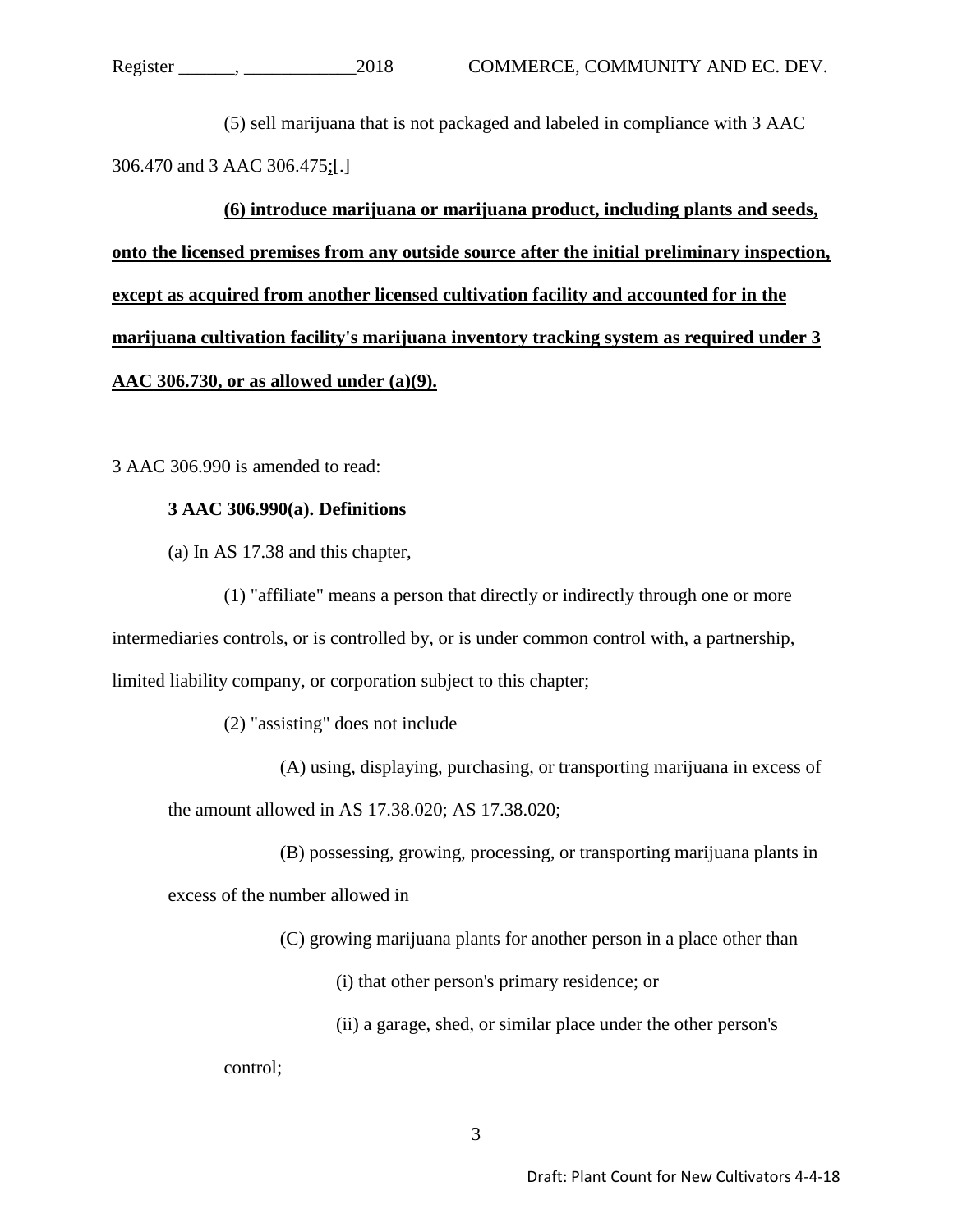(3) "delivering"

(A) means handing to a person who purchases the product on licensed premises only;

(B) does not include transferring or transporting to a consumer off licensed premises;

(4) "flowering" means a marijuana plant that has visible crystals, buds, or flowers, or for which the exposure to light is scheduled with the intent to produce crystals, buds, or flowers;

(5) "immature" means a marijuana plant **18 inches or less in height,** with no visible crystals, buds, or flowers, and in which the exposure to light is scheduled with the intent to prevent formation of crystals, buds, or flowers;

(6) "in public"

(A) means in a place to which the public or a substantial group of people has access;

(B) except as provided in (C) of this paragraph, includes highways, transportation facilities, schools, places of amusement or business, parks, playgrounds, prisons, and hallways, lobbies and other portions of apartment houses and hotels not constituting rooms or apartments designed for actual residence;

(C) does not include an area on the premises of a licensed retail marijuana store designated for onsite consumption under 3 AAC 306.305;

(7) **"mature" means a marijuana plant over 18 inches in height;**

**(8)** "personal cultivation" does not include